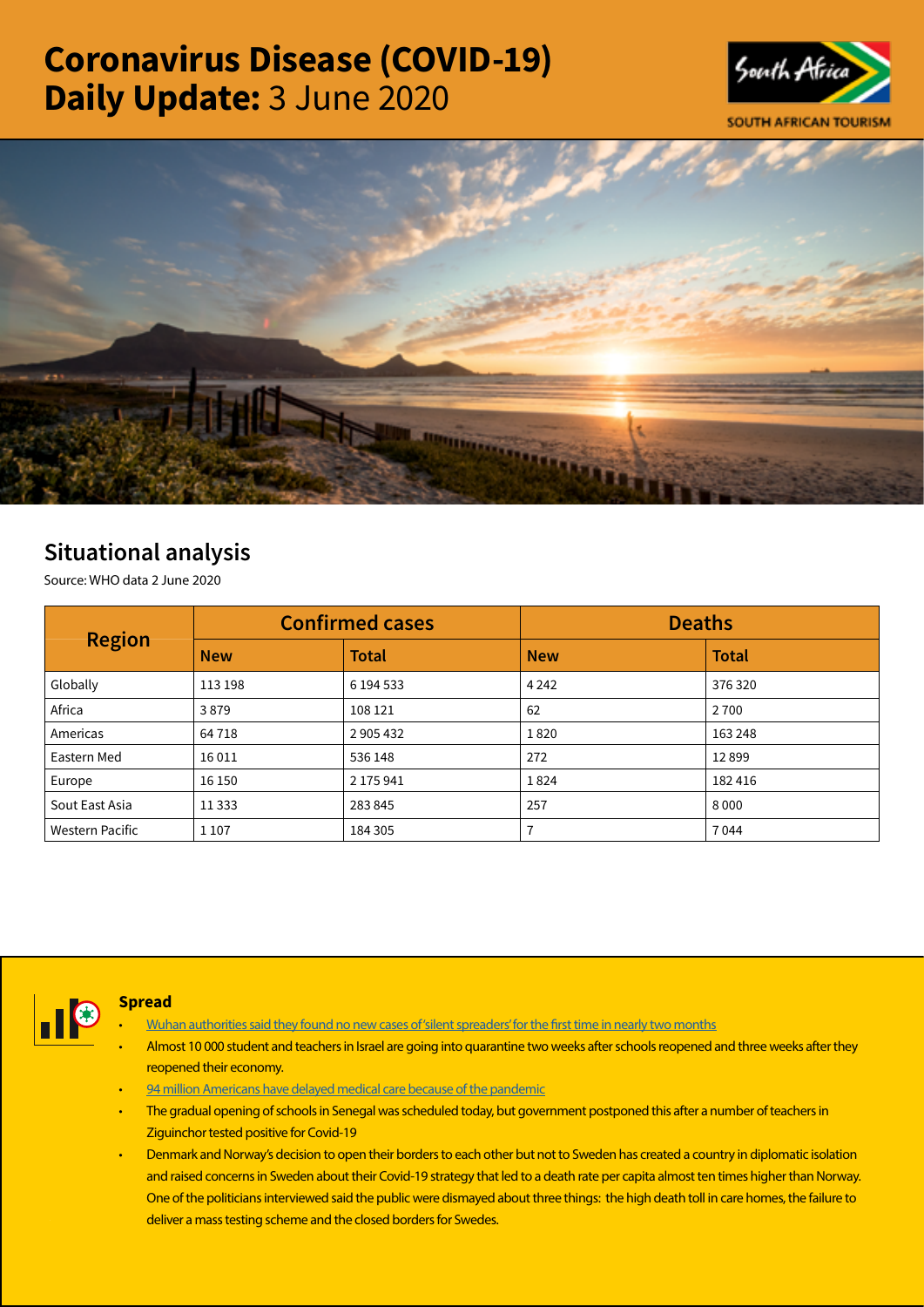### South Africa:

34 357



Visit: [www.sacoronavirus.co.za](http://www.sacoronavirus.co.za) for the latest updates. SA Tourism will make updates available on [www.southafrica.net.](http://www.southafrica.net)

#### SOUTH AFRICA NEWS

#### Tourism-related articles

- [Kulula-owner Comair says flights unlikely to resume before November Comair is unlikely to start operating again before](https://businesstech.co.za/news/business/404225/kulula-owner-comair-says-flights-unlikely-to-resume-before-november/)  [November this year, notwithstanding the easing of restrictions on air travel as the airline requires a substantial cash injection,](https://businesstech.co.za/news/business/404225/kulula-owner-comair-says-flights-unlikely-to-resume-before-november/)  [the company's business rescue practitioners \(BRPs\) have told creditors and employee representatives](https://businesstech.co.za/news/business/404225/kulula-owner-comair-says-flights-unlikely-to-resume-before-november/)
- [Comair creditors, employee glimpse proposed rescue plan JSE-listed Comair operates low-cost airline Kulula.com, as well as](https://www.fin24.com/Companies/Industrial/comair-creditors-employees-glimpse-proposed-rescue-plan-20200602)  [British Airways domestically as part of a licence agreement. It opted to go into voluntary business rescue in March, when it was](https://www.fin24.com/Companies/Industrial/comair-creditors-employees-glimpse-proposed-rescue-plan-20200602)  [no longer able to operate due to coronavirus flight restrictions. The board decided business rescue would be the best option](https://www.fin24.com/Companies/Industrial/comair-creditors-employees-glimpse-proposed-rescue-plan-20200602)  [for long-term survival](https://www.fin24.com/Companies/Industrial/comair-creditors-employees-glimpse-proposed-rescue-plan-20200602)
- [Everything you need to know about flying under lockdown level 3: Arrive two hours early, get dropped off or use public](https://www.timeslive.co.za/news/south-africa/2020-06-02-everything-you-need-to-know-about-flying-under-lockdown-level-3/)  [transport, get your bags wrapped and do not take off your mask at any point. These are among the new rules for flying under](https://www.timeslive.co.za/news/south-africa/2020-06-02-everything-you-need-to-know-about-flying-under-lockdown-level-3/)  [level 3 of lockdown](https://www.timeslive.co.za/news/south-africa/2020-06-02-everything-you-need-to-know-about-flying-under-lockdown-level-3/)
- [Domestic flights continue operations at Level 3 The new regulation allows only for limited national flights and, for FlySafair to](https://www.moneyweb.co.za/moneyweb-radio/safm-market-update/domestic-flights-continue-operations-at-level-3/)  [operate is 'frankly, a bit of a gamble': chief marketing officer Kirby Gordon](https://www.moneyweb.co.za/moneyweb-radio/safm-market-update/domestic-flights-continue-operations-at-level-3/)
- [These SA businesses may not have survived lockdown The coronavirus crisis may have dealt the final blow to some of SA's](https://www.businessinsider.co.za/sa-business-that-may-not-have-survived-lockdown-2020-6)  [best-known companies. Several filed for bankruptcy protection during lockdown, including Edcon, Comair and Phumelela](https://www.businessinsider.co.za/sa-business-that-may-not-have-survived-lockdown-2020-6)  [Gaming & Leisure. Some of them may yet survive, but up to 1.8 million people may lose their jobs amid the catastrophe](https://www.businessinsider.co.za/sa-business-that-may-not-have-survived-lockdown-2020-6)
- No cash and single rooms only: Some SA hotels are opening to travellers but things are weird More and more South African [hotels are opening to business travellers under Alert Level 3, and you can now find a place to stay in all major cities. But things](https://www.businessinsider.co.za/phone-your-hotel-before-you-travel-under-level-3-rules-2020-6)  [are still a little weird. Some hotels want paperwork the government is no longer issuing before you can check in. Others will](https://www.businessinsider.co.za/phone-your-hotel-before-you-travel-under-level-3-rules-2020-6)  [not accept cash, or won't allow rooms to be shared. There are also differences between properties of the same chains, so make](https://www.businessinsider.co.za/phone-your-hotel-before-you-travel-under-level-3-rules-2020-6)  [sure to speak to the actual hotel desk before you travel](https://www.businessinsider.co.za/phone-your-hotel-before-you-travel-under-level-3-rules-2020-6)
- [FlySafair flights back on sale and you can block the seat next to you for R750](https://www.businessinsider.co.za/first-flysafair-flights-on-sale-in-lockdown-2020-6)
- [FlySafair responds after Twitter frenzy over R750 blocking fee FlySafair, which will resume a reduced service from June 15,](https://www.iol.co.za/travel/travel-news/flysafair-responds-after-twitter-frenzy-over-r750-blocking-fee-48900993)  [is offering passengers the option of a "blocking" out a seat for an additional R750. However, Twitter users were not happy,](https://www.iol.co.za/travel/travel-news/flysafair-responds-after-twitter-frenzy-over-r750-blocking-fee-48900993)  [claiming the company should have social distancing measures on planes without them having to pay extra](https://www.iol.co.za/travel/travel-news/flysafair-responds-after-twitter-frenzy-over-r750-blocking-fee-48900993)
- [SA Express staff in plea to government for outstanding salaries Desperate SA Express workers yesterday pleaded with the](https://www.iol.co.za/business-report/economy/sa-express-staff-in-plea-to-government-for-outstanding-salaries-48900982)  [government to pay them their three months of outstanding salaries and severance packages before the airline's provisional](https://www.iol.co.za/business-report/economy/sa-express-staff-in-plea-to-government-for-outstanding-salaries-48900982)  [liquidation was made final next week](https://www.iol.co.za/business-report/economy/sa-express-staff-in-plea-to-government-for-outstanding-salaries-48900982)
- [Home affairs seeks extension of VFS Global visa contract The department wants to extend the contract until it is ready to](https://www.businesslive.co.za/bd/national/2020-06-02-home-affairs-seeks-extension-of-vfs-global-visa-contract/)  [launch a public-private partnership](https://www.businesslive.co.za/bd/national/2020-06-02-home-affairs-seeks-extension-of-vfs-global-visa-contract/)